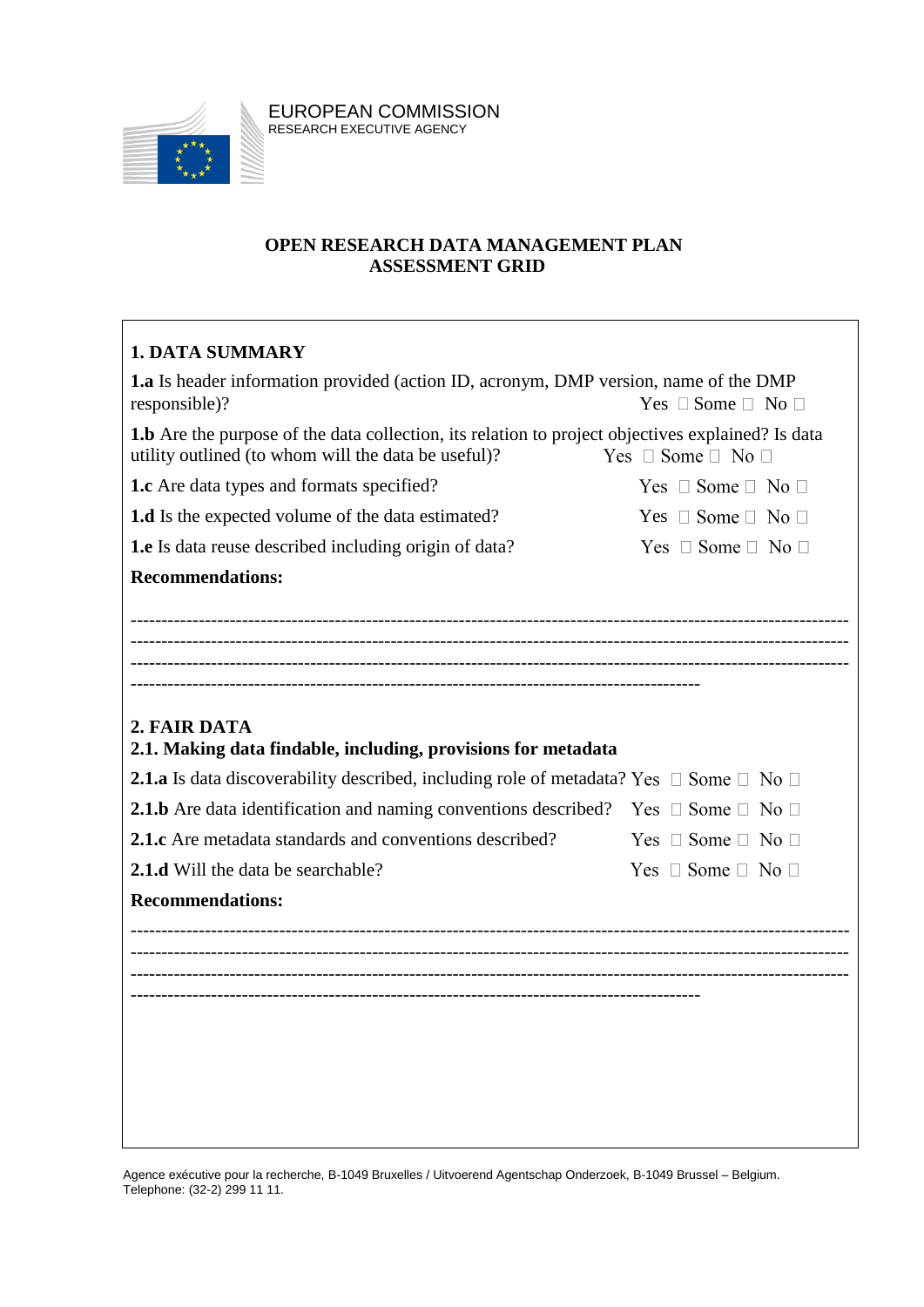# **2.2. Making data openly accessible**

| <b>2.2.a</b> Are open access to the data and reasons for access restrictions (if any) described? Are<br>there instructions on how to gain access to restricted data? | Yes $\Box$ Some $\Box$ No $\Box$ |  |
|----------------------------------------------------------------------------------------------------------------------------------------------------------------------|----------------------------------|--|
| <b>2.2.b</b> Is it described where (e.g. repository) and how (e.g. methods and software) the data can be<br>accessed? Is relevant documentation mentioned?           | Yes $\Box$ Some $\Box$ No $\Box$ |  |
| <b>2.2.c</b> Is it specified where the data and associated metadata, documentation and code are<br>deposited?                                                        | Yes $\Box$ Some $\Box$ No $\Box$ |  |
| <b>Recommendations:</b>                                                                                                                                              |                                  |  |
|                                                                                                                                                                      |                                  |  |
|                                                                                                                                                                      |                                  |  |
|                                                                                                                                                                      |                                  |  |
| 2.3. Making data interoperable                                                                                                                                       |                                  |  |
| <b>2.3.a</b> Is it described how data interoperability will be facilitated, e.g. through use of data and<br>metadata vocabularies, standards or methodologies?       | $Yes \Box Some \Box No \Box$     |  |
| <b>2.3.b</b> Is inter-disciplinary interoperability facilitated, e.g. by using standard vocabularies for all<br>data types?                                          | Yes $\Box$ Some $\Box$ No $\Box$ |  |
| <b>Recommendations:</b>                                                                                                                                              |                                  |  |
|                                                                                                                                                                      |                                  |  |
|                                                                                                                                                                      |                                  |  |
|                                                                                                                                                                      |                                  |  |
| 2.4. Increase data re-use (through clarifying licences)                                                                                                              |                                  |  |
| <b>2.3.a</b> Is data licensing described including impact on data reuse? Yes $\Box$ Some $\Box$ No $\Box$                                                            |                                  |  |
| <b>2.3.b</b> Are there clear justifications for licence restrictions, e.g. reuse by third parties, periods of<br>restricted use?                                     | Yes $\Box$ Some $\Box$ No $\Box$ |  |
| 2.3.c Are data quality assurance processes described?                                                                                                                | Yes $\Box$ Some $\Box$ No $\Box$ |  |
| <b>2.3.d</b> Is it specified for how long will the data remain re-usable? Yes $\Box$ Some $\Box$ No $\Box$                                                           |                                  |  |
| <b>Recommendations:</b>                                                                                                                                              |                                  |  |
|                                                                                                                                                                      |                                  |  |
|                                                                                                                                                                      |                                  |  |
|                                                                                                                                                                      |                                  |  |
| <b>3. ALLOCATION OF RESOURCES</b>                                                                                                                                    |                                  |  |
| <b>3.a</b> Are the costs for data management estimated?                                                                                                              | Yes $\Box$ Some $\Box$ No $\Box$ |  |
| <b>3.b</b> Are data management responsibilities identified                                                                                                           | Yes $\Box$ Some $\Box$ No $\Box$ |  |
| <b>3.c</b> Are the costs and potential value of long term preservation described? Are procedures to                                                                  |                                  |  |
| decide what data will be kept and for how long outlined?                                                                                                             | Yes $\Box$ Some $\Box$ No $\Box$ |  |
| <b>Recommendations:</b>                                                                                                                                              |                                  |  |
|                                                                                                                                                                      |                                  |  |

┑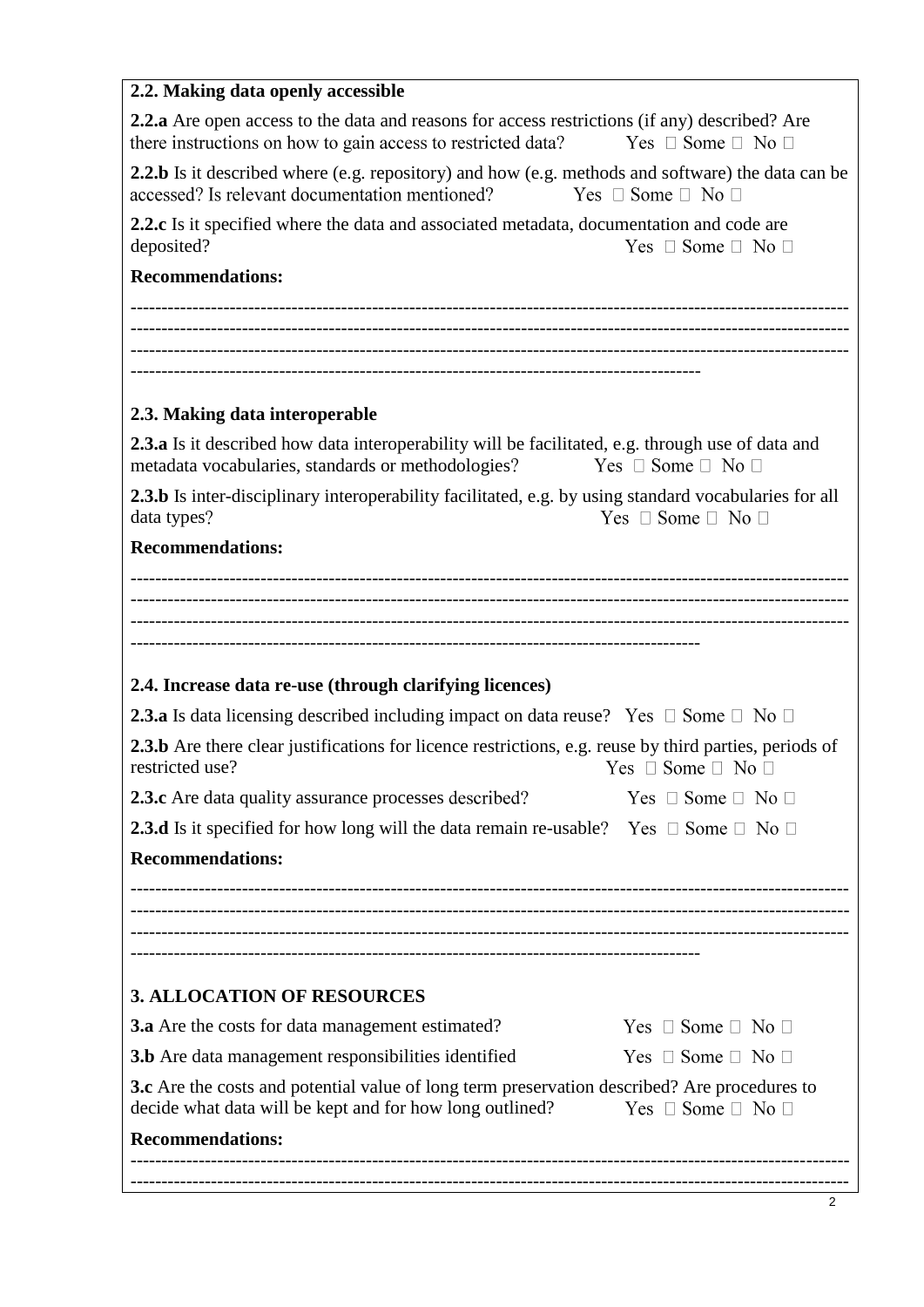# **4. DATA SECURITY**

4.a Are procedures for data recovery as well as secure storage and transfer of sensitive data specified? Yes  $\Box$  Some  $\Box$  No  $\Box$ 

## **Recommendations:**

<u> 1989 - Johann John Hermer (</u>

## **5. ETHICAL ASPECTS**

| <b>5.a</b> Are there references to the relevant ethics aspects described in the GA or ethics |                                  |
|----------------------------------------------------------------------------------------------|----------------------------------|
| deliverables? Is complementary information provided, e.g. on consent for preservation and    |                                  |
| sharing of personal data as well as data anonymisation?                                      | Yes $\Box$ Some $\Box$ No $\Box$ |

#### **Recommendations:**

# **6. OTHER**

6.a Are other relevant data management, data sharing and data security policies described (e.g. national, institutional or research field specific policies)? Yes  $\Box$  Some  $\Box$  No  $\Box$ 

#### **Recommendations:**